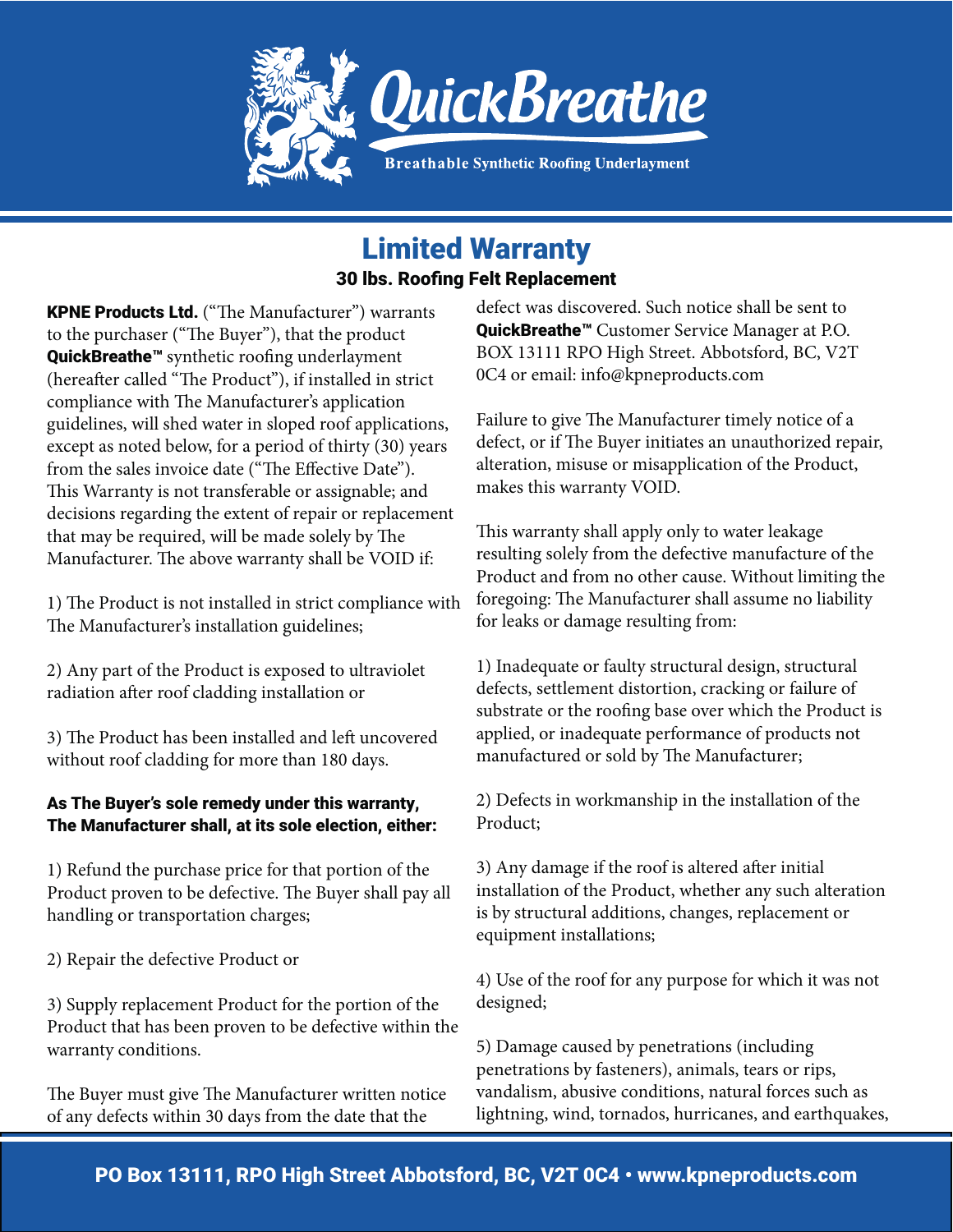

# Limited Warranty

### 30 lbs. Roofing Felt Replacement

fire, acts of God, or any other cause beyond The Manufacturer's control;

6) Installation of the final roof covering over visibly degraded Product;

7) Infiltration of moisture or condensation in, through or around walls, coping, building structure or underlayment of surrounding material;

8) Damage resulting from condensation below or adjacent to the Product;

9) Damned or standing water; on-site drainage requirements must meet National or Canadian Roofing Contractors Association (NRCA or CRCA) minimum recommendations as applicable;

10) Unusual traffic, or from use as a storage area or recreational surface or for any other purpose for which it was not designed;

11) Chemical damage or defects caused by any chemical materials including but not limited to greases, solvents, oils, or other chemicals;

12) Failure of the Owner to exercise reasonable care in maintaining the roof assembly and/or the Product;

13) Shrinkage of the Product.

#### In furtherance of and not in limitation of the foregoing, The Manufacturer will have no liability under this warranty for:

1) Any variation in color or shading of the Underlay; 2) Any costs related to the removal of any asbestos or other hazardous materials or waste present in the roof to which the Underlay is installed;

3) Any costs incurred for labor, repair or disposal; or

4) Any damage to the interior or exterior of any building or any property contained therein;

In all cases, the replacement Product is warranted only for the remainder of the original product Warranty.

The Manufacturer reserves the right to discontinue or modify any of its products, without notice to The Buyer and shall not be liable to The Buyer as a result of this modification or discontinuance. The Manufacturer will have no liability in the event that replacement materials may vary in color in comparison to the original product as a result of product changes or normal weathering.

The warranties set forth herein are The Manufacturer's sole and exclusive warranties. In no event shall The Manufacturer be liable for other damages, including, without limitation, or for special, incidental, punitive or consequential damages.

Any refund or material replacement by The Manufacturer shall constitute a full settlement and release of all claims of any covered person hereunder for damages or other relief.

No part of this warranty may be changed or cancelled except by a written document signed by The Manufacturer and The Buyer. No course of dealing or performance, usage of trade or failure to enforce any term shall be used to modify the warranty. The Buyer may not assign or permit any other transfer of this